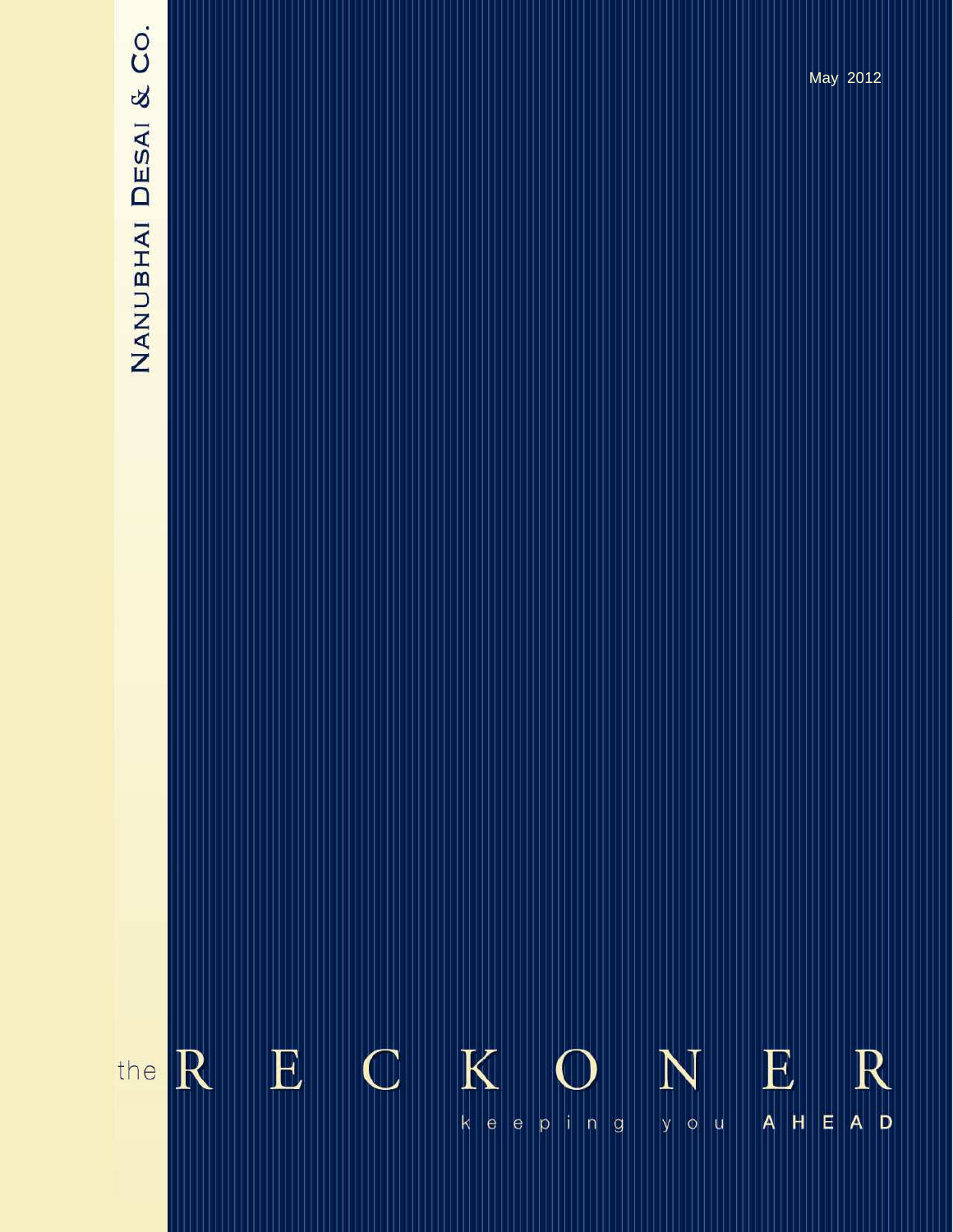# **Contents**

| <b>REGULATIONS GOVERNING INVESTMENTS 14</b>                 |
|-------------------------------------------------------------|
|                                                             |
| <b>IMPORTANT RECENT DEVELOPMENTS IN INBOUND INVESTMENTS</b> |
| <b>DISCLAIMER AND STATUTORY NOTICE  16</b>                  |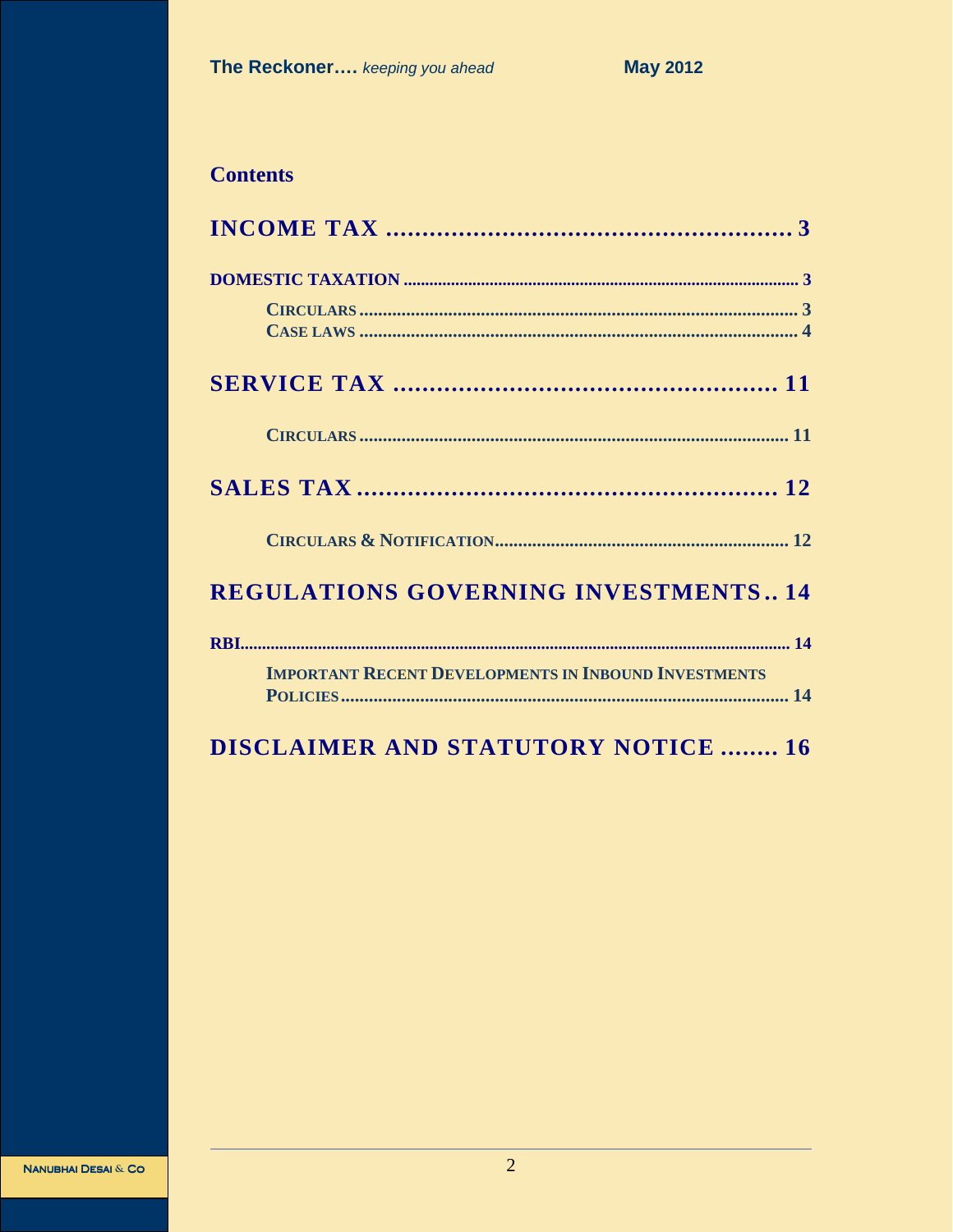# **INCOME TAX**

# **DOMESTIC TAXATION**

# *Circulars*

# **Small Savings Schemes – Public Provident Fund Scheme, 1968 (PPF, 1968) and Senior Citizens savings scheme, 2004 (SCSS, 2004) – Revision of Interest Rates**

The Government of India have vide their Office Memorandum (OM) No. 6- 1/2011-NS.II (Pt.), dated March 26, 2012, advised the rate of interest on various small savings schemes for the financial year 2012-13. Accordingly, the rates of interest on PPF, 1968 and SCSS, 2004 for the financial year 2012-13 effective from April 1, 2012, on the basis of the interest compounding/payment built-in in the schemes, will be as under:

| Scheme            | Rate of interest w.e.f.<br>01.12.2011 | Rate of interest w.e.f.<br>01.04.2012 |
|-------------------|---------------------------------------|---------------------------------------|
| 5 year SCSS, 2004 | $9.0\%$ p.a                           | $9.3\%$ p.a                           |
| PPF, 1968         | $8.6\%$ p.a                           | 8.8% p.a                              |

## **Income-tax (Fifth Amendment) Rules, 2012 - Insertion of rule 2F**

In the Income-tax Rules, 1962, after rule 2E, rule 2F has been inserted to provide guidelines for setting up an Infrastructure Debt Fund for the purpose of exemption under clause (47) of section 10.

- The Infrastructure Debt Fund shall be set up as a Non-Banking Financial Company conforming to and satisfying the conditions provided by the Reserve Bank of India.
- The funds of Infrastructure Debt Fund shall be invested only in the Public Private Partnership Infrastructure Projects and Post - Commencement Operation Date Infrastructure Projects which have completed at least one year of satisfactory commercial operation and such Infrastructure Debt Fund is a party to tripartite agreement with the concessionaire and the project authority for ensuring compulsory buy out and termination payment.
- The Infrastructure Debt Fund shall issue rupee denominated bonds or foreign currency bonds in accordance with the directions of Reserve Bank of India (RBI) and the relevant regulations under the Foreign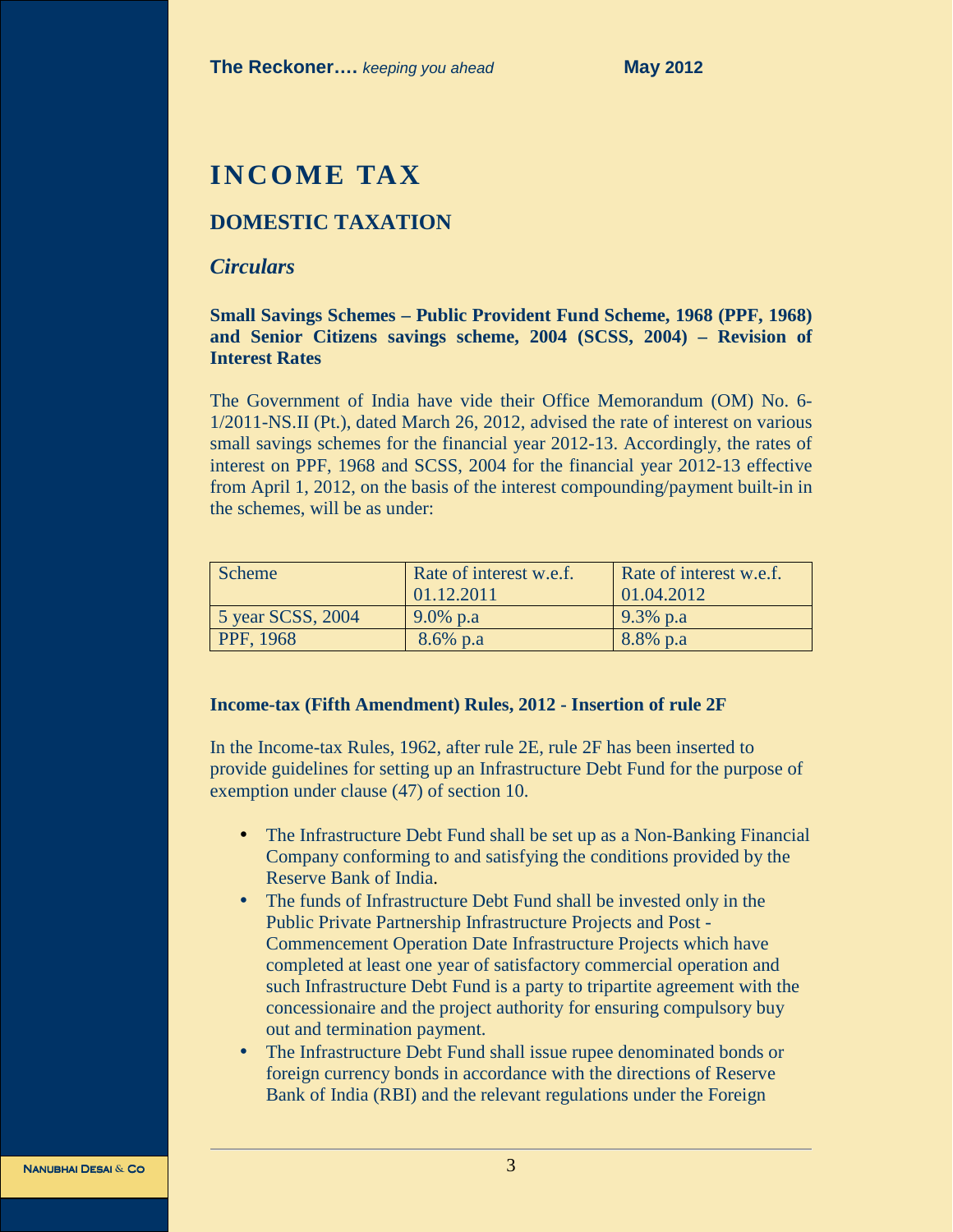Exchange Management (Transfer or issue of security by a person resident outside India) Regulations, 2000, as amended from time to time.

- The terms and conditions of any bond issued by the Infrastructure Debt Fund shall be in accordance with the said directions of the Reserve Bank of India.
- In case of an investor in the aforesaid bond being a non-resident the original or initial maturity of bond, at the time of first investment by such non-resident investor, shall not be less than a period of five years.

Provided that the investment made by a non-resident investor in such bonds shall be subject to a lock-in period of not less than three years, but the nonresident investor may transfer the bond to another non-resident investor within such lock-in period.

- The investment made by the Infrastructure Debt Fund in an individual project or project belonging to a group at any time, shall not exceed twenty per cent, of the corpus of the fund.
- No investment shall be made by the Infrastructure Debt Fund in any project where its sponsor or the associate enterprise or the group of such sponsor has a substantial interest.
- The Infrastructure Debt Fund shall file its return of income as required by sub-section (4C) of section 139 on or before the due date.
- In case the Infrastructure Debt Fund does not fulfill any of the conditions provided in this rule or directions of the Reserve Bank of India, all provisions of the Act shall apply as if it is not an Infrastructure Debt Fund referred to in clause (47) of section 10 of the Act.

# *Case laws*

## **CIT vs. Vinay Mittal (Delhi High Court)**

# **TESTS TO DETERMINE WHERE SHARES GAIN IS CAPITAL GAINS OR BUSINESS PROFITS**

In the case of CIT vs. Vinay Mittal, A.O. considered Long Term Capital Gains (LTCG) and Short Term Capital Gains (STCG) on sale of shares as business profits, of which CIT(A) upheld STCG as business profits. However, ITAT Delhi deleted the taxability of STCG as business profits. On appeal by the Department, the Delhi High Court held that STCG was not business profit on following observations::

• The assessee was a salaried employee, and maintained two separate portfolios for investment and trading,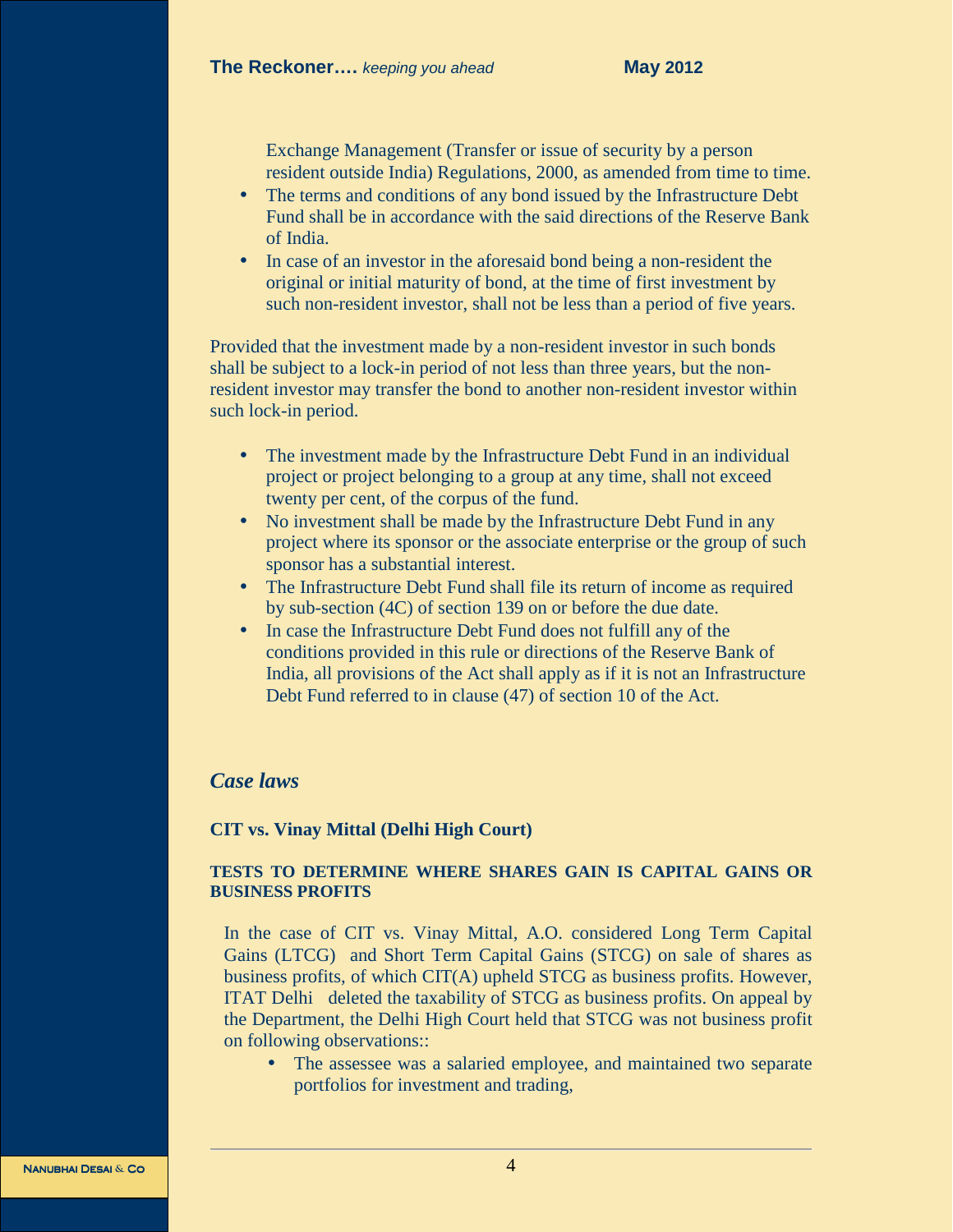- The shares were held for periods ranging from 2.4 months to 11 months,
- Though the quantum or total number shares were substantial, there were only seven transactions entered into and the period of holding was not insignificant and small. While the quantum or total number may not be determinative but in a given case keeping in view period of holding may indicate intention to make investment,
- Substantial dividend income had been received,
- The element of uncertainty and risk is always there in securities and this factor cannot be a determinative factor to decide whether the assessee is trading in shares or is an investor. Some investors do take risk,
- The ratio of sales and purchase will always be in favour of sales when the shares are sold, and
- In the earlier assessment years, transactions in the investment portfolio were accepted by the AO.

## **ITO v. Rachana Constructions (Pune ITAT):**

#### **DEPARTMENT'S APPEAL DISMISSED OWING TO 'APATHY' IN SERVING NOTICE OF HEARING**

In the case of ITO v. Rachana Constructions, notice of hearing of the Department's appeal could not be served on the assessee through post at the address given in Form 36. The DR was accordingly directed to directly effect service of the notice of hearing on the assessee. On the date of hearing, the DR was unable to say whether service was effected or not. Pune ITAT dismissed Department's appeal on the ground that the department has shown total apathy in the matter of service of notices of hearing. It was observes as under:

- The opportunity of hearing to the other side is essential before adjudicating appeal for which service of notice is a condition precedent;
- The notices of hearing which cannot be served on the assessee in revenue's appeals are served through Income-tax authorities in order to ensure expediency and equity, it is fully in conformity with the judicial powers and jurisdiction of the Tribunal and does not run contrary to any provisions of the Statute and the department is well equipped with the requisite staff strength required for this purpose;
- The revenue showed apathy with regard to serving the notices of hearing on the assessee and has also not made any request to get the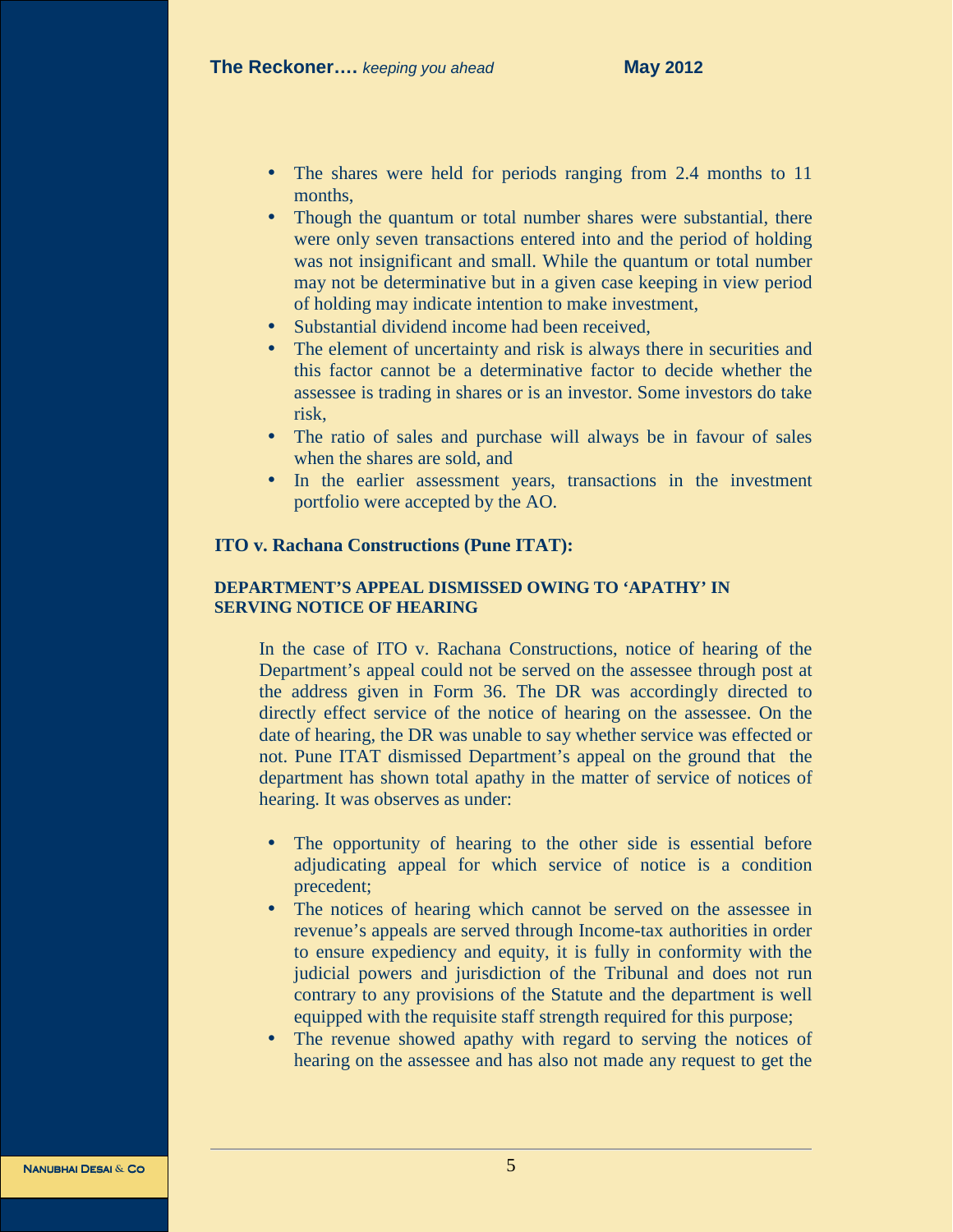notice served by alternate way i.e., by way of publication etc as laid down in rule 20 of CPC.

#### **A.G. Holdings Pvt. Ltd vs. ITO (Delhi High Court)**

# **SECTION 147 : REOPENING REASONS NEED NOT BE SUPPLIED WITHIN LIMITATION PERIOD**

In the case of A.G. Holdings Pvt. Ltd vs. ITO, A.O. issued notice u/s. 148, however, reasons of reopening were supplied to the assessee after 6 years, i.e. after expiry of period of limitation to serve notice as per Section 149. Hence, the reopening was challenged by the assessee. The Delhi High Court held as under:

- There is no requirement in s. 147, 148 or 149 that the reasons recorded should also accompany the notice issued u/s 148. The requirement in s. 149(1) is only that the notice u/s 148 shall be issued;
- Section 149(1) only requires the issue of notice  $u/s$  148. It is also not specified in the section that the notice should be served on the assessee before the period of limitation;
- The only mandatory requirement is that the AO must record his reasons for reopening the assessment before issuing the notice and he is duty bound to supply the recorded reasons to the assessee after the assessee files the return in response to the s. 148 notice;

#### **CIT vs. P. D. Abrahm (Kerala High Court)**

# **UNACCOUNTED EXPENDITURE TO BE SET-OFF AGAINST UNACCOUNTED INCOME DESPITE EXPL. TO SECTION 37(1) & PROVISO TO SECTION 69C**

In the case of CIT vs. P. D. Abrahm, pursuant to a search u/s 132, an assessments u/s 158BC was made and various additions were made. One of the issues was whether if the AO makes an addition of unaccounted income on the basis of seized records, he is required to give a deduction for the unexplained expenditure shown in the same records for which the Kerala High Court ruled as under:

• When the Department relies on the seized records for estimating undisclosed income, there is no reason why the expenditure stated therein should be disbelieved merely because there is no written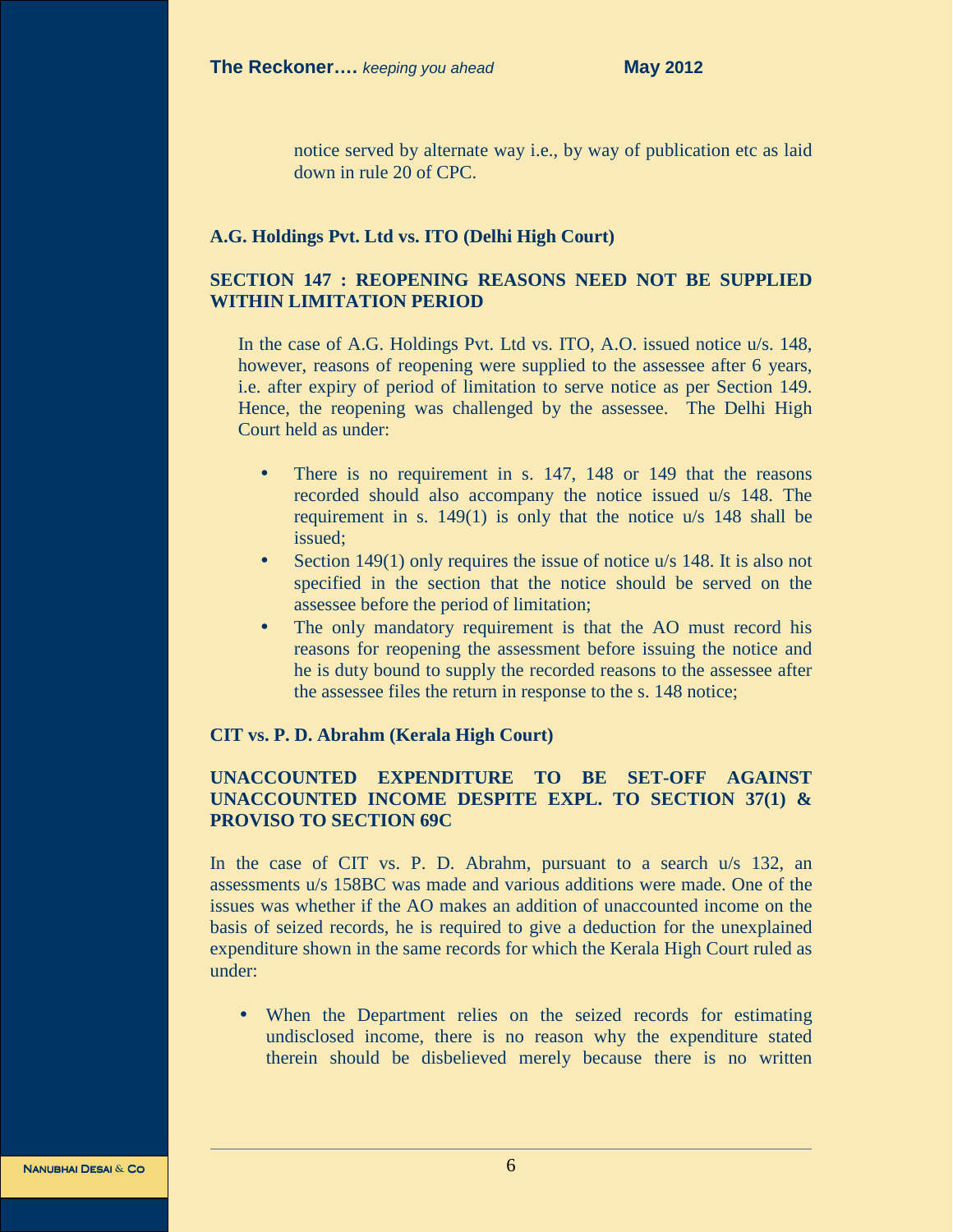agreement and that payments were not made through cheques or demand drafts;

- The statute authorizes assessment of "undisclosed income" which has to be arrived at after allowing expenditure incurred by the assessee whether it be accounted in the regular books or not;
- The Explanation to s. 37(1) does not apply because the unaccounted business is not an "illegal business" and the proviso inserted to section 69C by the Finance (No.2) Act, 1998 w.e.f. 1.04.1999 does not cover excess expenditure over accounted expenditure in business.

#### **CIT vs. Black & Veatch Consulting Pvt. Ltd (Bombay High Court)**

# **SECTION 10A/ 10B DEDUCTION ALLOWABLE WITHOUT SET OFF OF LOSSES OF NON-ELIGIBLE UNITS**

In case of CIT vs. Black & Veatch Consulting Pvt. Ltd, the Bombay High Court dismissed the appeal of the Department against the decision of the Tribunal that section. 10A deduction had to be allowed before set-off of the brought forward unabsorbed depreciation and losses of the unit non-eligible for section 10A. It observed as under:

- S. 10A is a deduction provision and not an exemption provision. It has to be given effect to at the stage of computing the profits and gains of business and before the application of the provisions of s. 72 for carry forward and set off of business losses.
- A distinction has been made by the Legislature while incorporating the provisions of Chapter VI-A. S. 80A(1) stipulates the deductions specified in s. 80C to 80U shall be allowed from the gross total income at the time of computation of income. S. 80B(5) defines "gross total income" as the total income computed in accordance with the provisions of the Act, before making any deduction under the Chapter.
- It is not permissible to telescope the provisions of Chapter VI-A in the context of the deduction u/s 10A unless a specific statutory provision to that effect is made

#### **M/s. Alpha Projects Society P. Ltd vs. DCIT (ITAT)**

# **SECTION 40(A)(IA): SPECIAL BENCH VERDICT CANNOT BE FOLLOWED IN VIEW OF HIGH COURT VERDICT**

In the case of M/s. Alpha Projects Society P. Ltd vs. DCIT, in AY 2005-06, the assessee made payments to contractors & for professionals & technical services and deducted TDS which was paid after the end of the Financial Year but before filing the ROI. The assessee pleaded that s.  $40(a)(ia)$ , as amended by the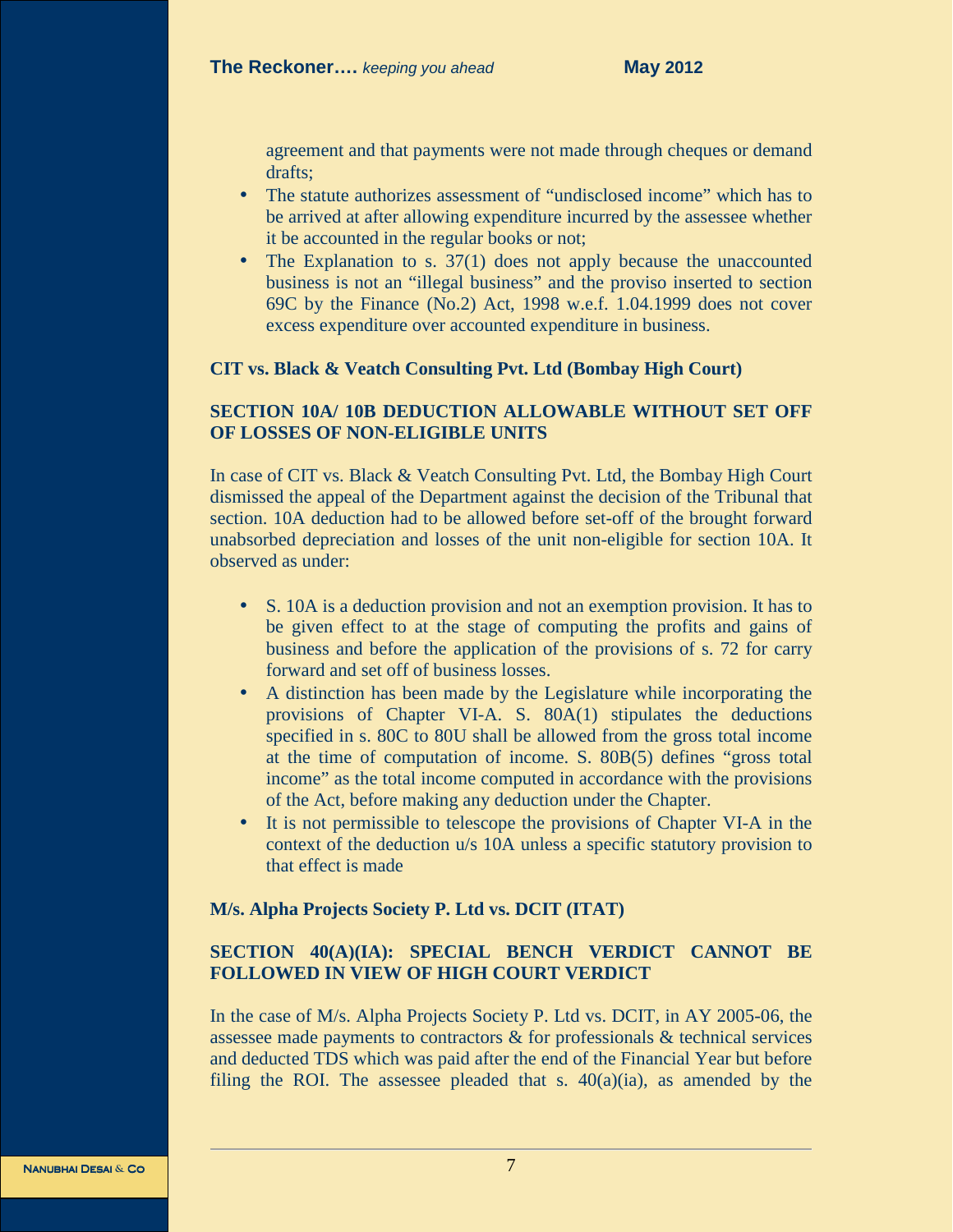Finance Act, 2010 w.e.f. 1.4.2010 to provide that no disallowance should be made if the TDS was paid before the due date of filing the ROI should be held to be retrospective, which was rejected by the AO & CIT (A). ITAT Ahmedabad allowed the assessee's appeal and observed as under:

- The amendment made by the Finance Act, 2010 w.e.f. 1.4.2010 that no disallowance should be made if the TDS was paid before the due date of filing the Return of Income is retrospective in nature in view of the issue being decided by the Calcutta High Court in CIT vs. Virgin Creators;
- The AO and CIT (A) had rejected this claim of the assessee by relying on Bharati Shipyard Ltd 132 ITD 53 (Mum) (SB) which had taken a view that the amendment is prospective in nature;
- The Special Bench verdict cannot be followed in view of High Court verdict and accordingly, allowed the appeal of the assessee.

## **CIT vs. M/s. The Asian Marketing (Rajasthan High Court)**

# **SECTION 40(B)(V): PARTNERSHIP DEED NEED NOT QUANTIFY PARTNER'S REMUNERATION**

In the case of CIT vs. M/s. The Asian Marketing, the assessee's partnership deed provided that the partners would be paid remuneration / salary "according to the standards and norms fixed by the relevant provisions of the Income Tax Act, 1961". The AO disallowed the claim for deduction of the salary paid to the partners  $u/s$  40(b)(v) on the ground that as the deed did not quantify the amount of remuneration. This was reversed by the CIT (A) and Tribunal. On appeal by the department, the Rajasthan High Court dismissed the appeal and observed as under:

The remuneration to partners should be authorized and the amount of remuneration shall not exceed the amount specified in s.  $40(b)(v)$ . Hence, s.  $40(b)(v)$  uses the word 'authorized' and not the word 'quantify'. The assessee's partnership deed provided that the partners would be paid remuneration / salary "according to the standards and norms fixed by the relevant provisions of the Income Tax Act, 1961". The quantification of the remuneration was apparent from the above clause of the partnership deed.

#### **CIT vs. Punjab Breweries Ltd (Punjab and Haryana High Court)**

# **TRIBUNAL'S ORDER NOT DEALING WITH FINDING OF "SHAM" TRANSACTION IS "PERVERSE"**

In the case of CIT vs. Punjab Breweries Ltd., the AO disallowed payments made by the assessee towards "C&F handling charges" on the ground that the transactions were a "sham" and intended to provide interest-free funds. This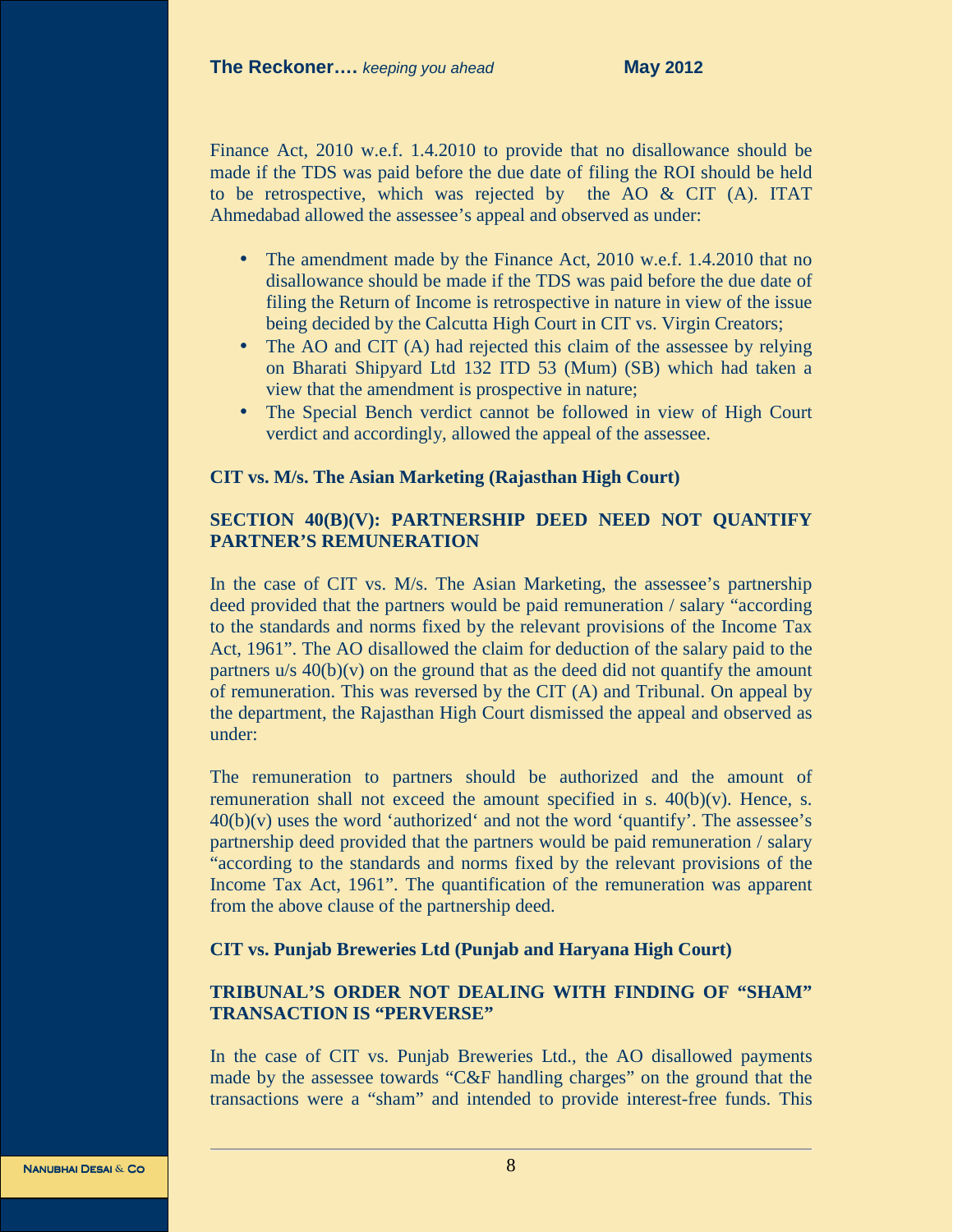was confirmed by the CIT (A) though the Tribunal allowed the claim on the ground that a similar issue had been allowed in the earlier years. On appeal by the department, the Punjab and Haryana High Court reversed the decision of Tribunal and observed:

- It is not in public interest to accept a claim of allowing  $C\&F$  handling charges when there is no evidence of rendering any service by the company to the assessee;
- The sole object of diverting funds was to facilitate passing of funds as interest free loan and hence, the transactions were a "sham";
- The Tribunal committed grave error by recording the order as if it is a consent order though the DR had categorically defended the AO & CIT (A)'s order;
- The earlier orders of the Tribunal have also been challenged before the High Court. Therefore, the findings of the Tribunal are wholly erroneous, cryptic, perverse, laconic and perfunctory.

# **ITO vs. Yasin Moosa Godil (ITAT Ahmedabad)**

# **SECTION 50C IS A DEEMING PROVISION WHICH DOES NOT APPLY TO "RIGHTS IN LAND & BUILDING"**

In the case of ITO vs. Yasin Moosa Godil, the assessee had booked a flat and paid Rs. 16.12 lakhs in a building which was under construction for which possession had not been handed over to the assessee nor had a registered sale deed been executed in favour of the assessee. Subsequently, the assessee transferred his rights, title and interest in the said flat and received back Rs. 16.12 lakhs. The AO took the view that the stamp duty value of the flat was Rs. 57.57 lakhs, capital gains had to be computed on that basis u/s 50C which was reversed by the CIT (A).

On appeal by the Department, The ITAT Ahmedabad held as under:

- Section 50C is a deeming provision and extends to only to land or building or both.A deeming provision can be applied only in respect of the situation specifically given and cannot go beyond the explicit mandate of the section;
- If the capital asset under transfer cannot be described as "land or building or both, section 50C will cease to apply;
- As the assessee had transferred booking rights and received back the booking advance, the booking advance cannot be equated with the capital asset and therefore s. 50C cannot be invoked.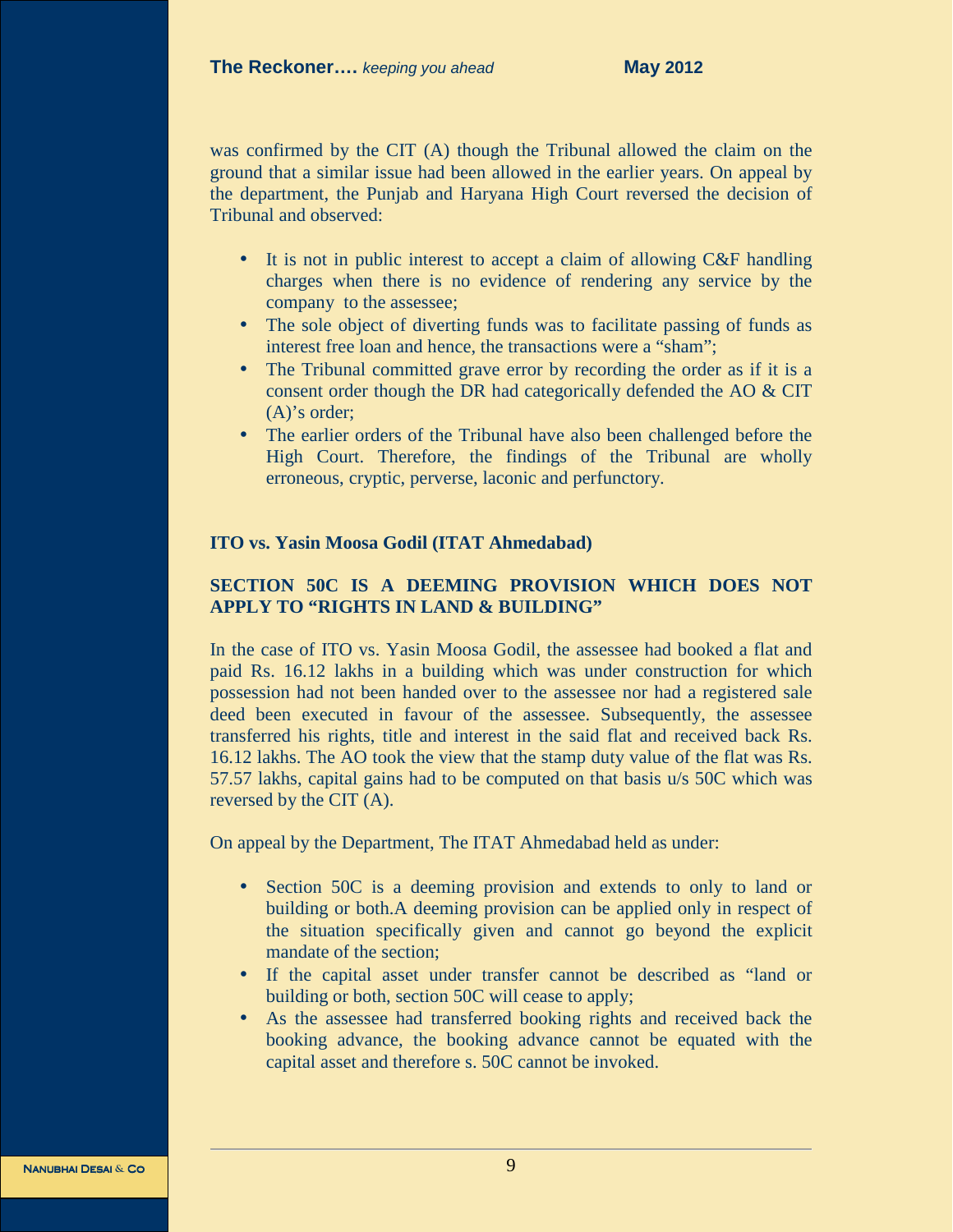#### **Steel Authority of India Ltd v CIT (Delhi High Court)**

# **THOUGH EXPLANATION 10 TO S. 43(1) DOES NOT APPLY TO LOAN WAIVER, TREATMENT IN BOOKS OF REDUCING AMOUNT WAIVED FROM ASSET COST MEANS THAT WDV HAS TO BE REDUCED**

In the case of Steel Authority of India Ltd v CIT, the assessee had received a loan from the Steel Development Fund in earlier years of which a substantial part was waived in AY 2000-01. The assessee reduced the cost of the assets by the amount of loan waived and claimed depreciation on the reduced figure in his books of accounts. However, the assessee claimed that the waiver did not impact the WDV of the assets for income tax purpose and that depreciation should be allowed on the original figure. The claim was disallowed by lower authorities and on further appeal to the Delhi High Court, it held as under:

- The Explanation 10 to section. 43(1) does not cover the case of waiver of the loan and it covered only the grant of a subsidy or reimbursement by whatever name called;
- Though the assessee's case may not fall under Explanation 10, the waiver of the loan amounted to the meeting of a portion of the cost of the assets under the main provision of s. 43(1) on the basis of the treatment given by the assessee in its books of accounts;
- The real nature of a transaction can be understood by reference to the contemporaneous act of the parties, which throws considerable light on their true intention and their understanding of the transaction;
- The assessee understood the receipt of the loans as having been given towards meeting a part of the cost of the assets and the waiver cannot have a different effect on such intention;
- PJ Chemicals Ltd 210 ITR 830 (SC) which holds that a subsidy given as an incentive for industrial growth cannot be reduced from the cost of the assets under s. 43(1), does not apply to the facts.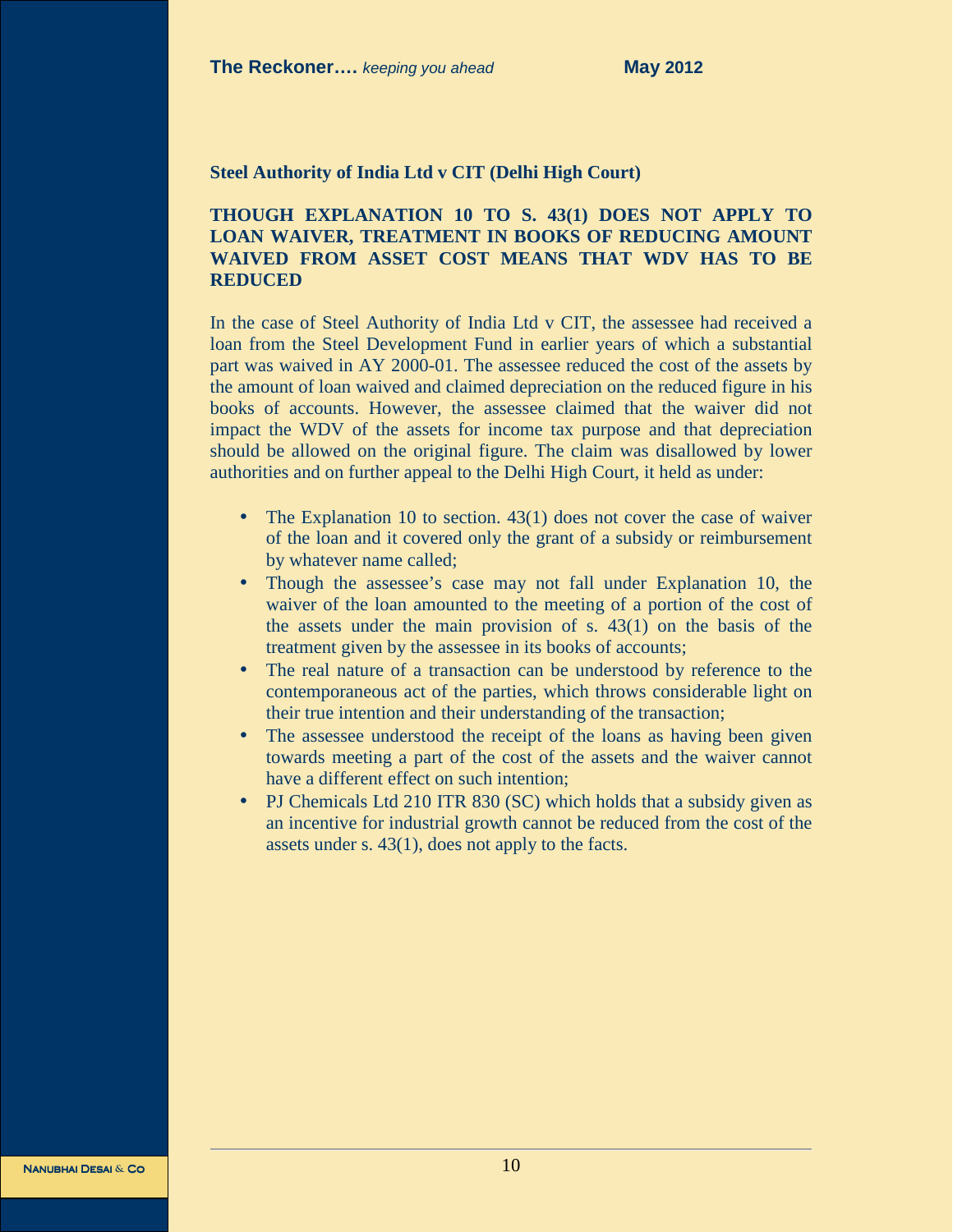# **SERVICE TAX**

# *Circulars*

#### **Payment of Service Tax on Receipt basis**

From 1st April 2012 the payment of service tax shall be allowed to be deferred till the receipt of payment upto a value of Rs 50 lakhs of taxable services. The facility has been granted to all individuals and partnership firms, irrespective of the description of service, whose turnover of taxable services is fifty lakhs rupees or less in the previous financial year.

However, in respect of the invoices issued on or before 31st March 2012 where the payment has not been received before 1st April 2012, the point of taxation shall be the date of payment.

#### **Clarification on the head of services provided by APMC /Board**

It is clarified that the services provided and charged by the Agricultural Produce Marketing Committee (APMC)/Board (APMC) as market fees to the licensees or farmers or any other persons are classifiable as Business Auxiliary Services and not Business Support Service as a result APMC/Board would still be covered by the exemption under Notification 14/2004-ST.

However, any other service provided by the APMCs for a separate charge(other than 'market fee') to either the licensees or farmers or any other person, e.g. renting of shops in the market area, etc. would be liable to tax under the respective taxable heads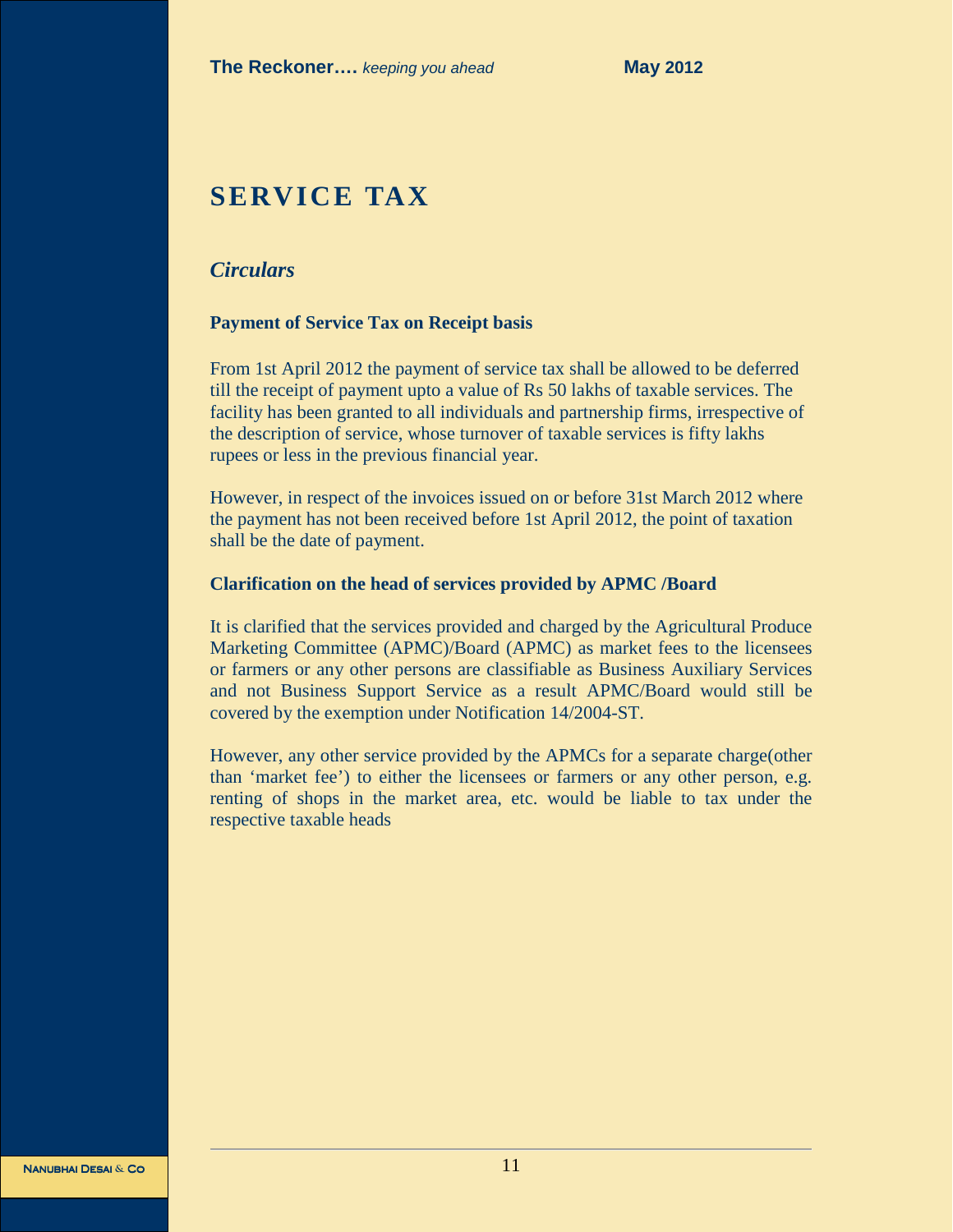# **SALES TAX**

# *Circulars & Notification*

## **Carry Forward of the Excess credit**

It has been decided that on administrative grounds to allow carry forward of the refund claim upto Rs. One Lakh for the return period ending March 2012 to the first return of the next year 2012-13.

In case, any dealer who has already filed the claim of refund for the period /periods of 2011-12 in form-501 and desires to withdraw such claim so as to carry forward his refund then such dealer shall file a Revised return showing carry forward of such refund withdrawing the application of refund already given.

# **Submission of annexures by the dealers who are not required to file Audit Report in Form 704.**

Circular 7T of 2012 has been issued which clarifies the Annexure to be filled and uploaded by various types of dealers whether covered under composition scheme or not and who are not required to file the Audit Report in Form 704 along with the sales tax returns. The circular also specifies the due date by which the said annexures are to be uploaded.

## **Tds on Unregistered dealer**

The rate of TDs to be deducted on unregistered Dealer has been increased from 4 percent to 5 percent w.e.f 01/04/2012

# **Notification for ECS of Refund and Mandate form to be submitted by Dealer**

W.e.f 01/05/2012 declaration in Annexure A has been notified for Registered dealers or Diplomatic Authority or International Body or Organisation who are eligible for refund. The refund amount shall be directly credited in the bank account.

## **Introduction of Purchase Tax**

New Sections 6A and 6B has been introduced and for the first time in Maharashtra Value Added Tax Act, 2002 a tax would be levied on the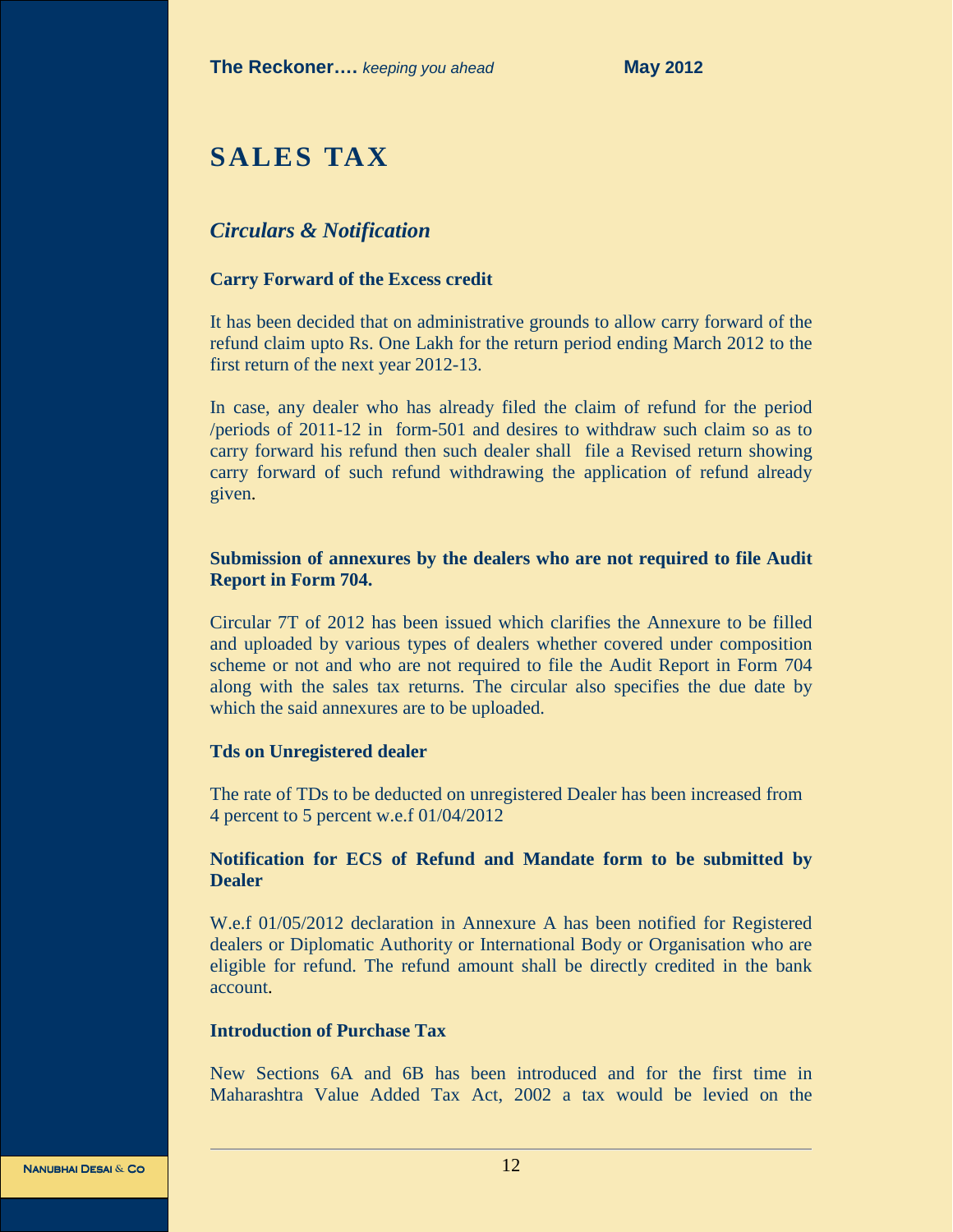Purchases of Cotton and Oilseeds as per the rate of sales tax prescribed in Schedule "C" if:-

- the purchases so made are dispatched outside the state to any place in India not by reason for sale to his own place of business or of his agent or
- if the goods are used in manufacturing of
	- o tax free goods or
	- o taxable goods, and the goods so manufactured are dispatched outside the state to any place in India not by reason for sale to his own place of business or of his agent

# **Retention of Tax Invoices:**

An retrospective amendment w.e.f. 01/04/2005 has been made to increase the time limit for preservation of Tax Invoice from Three Years to Eight years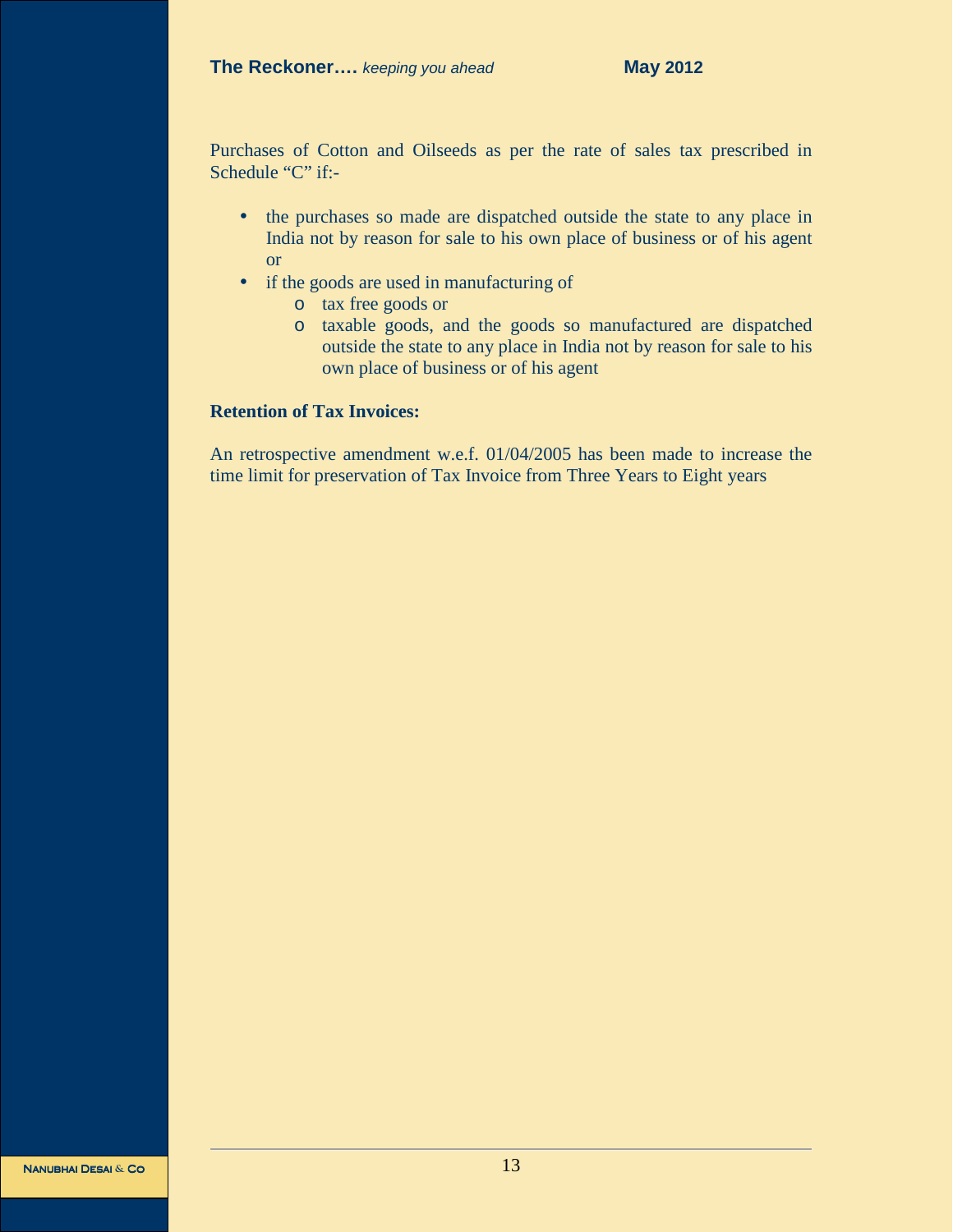# **REGULATIONS GOVERNING INVESTMENTS**

**RBI** 

*Important Recent Developments in Inbound Investments Policies* 

#### **FDI AND FII RELATED DEVELOPMENTS**

**Civil aviation sector authorised under approval route to raise External Commercial Borrowings (ECBS) for working capital as end use:** 

Companies in civil aviation sector are now permitted to raise ECB for working capital as permissible end use for civil aviation sector under approval route and also to refinance the outstanding working capital rupee loan availed from the domestic banking system, subject to following conditions:

- Airline Company should be registered under Companies Act, 1956 and also should possess permit license from Directorate General of Civil Aviation (DGCA) for passenger transportation.
- ECB should be raised within 12 months from the date of issue of this circular (24th April, 2012) and minimum average maturity period of three years.
- Overall ceiling for the entire civil aviation sector would be USD 1 Billion and the maximum permissible ECB that can be availed by an individual Airline company will be USD 300 Million. The ECBs availed shall not be allowed to be rolled over.
- ECB will be allowed to Airline Company based on cash flow, foreign exchange earnings and its capability to service the debt.
- The application for such ECB should be accompanied by a certificate from a Chartered Accountant confirming the requirement of the working capital loan and the projected foreign exchange cash flow / earnings which would be used for servicing the loan. It should be ensured that liability is extinguished only out of foreign exchange earnings of the borrowing company and not accessed from Indian market.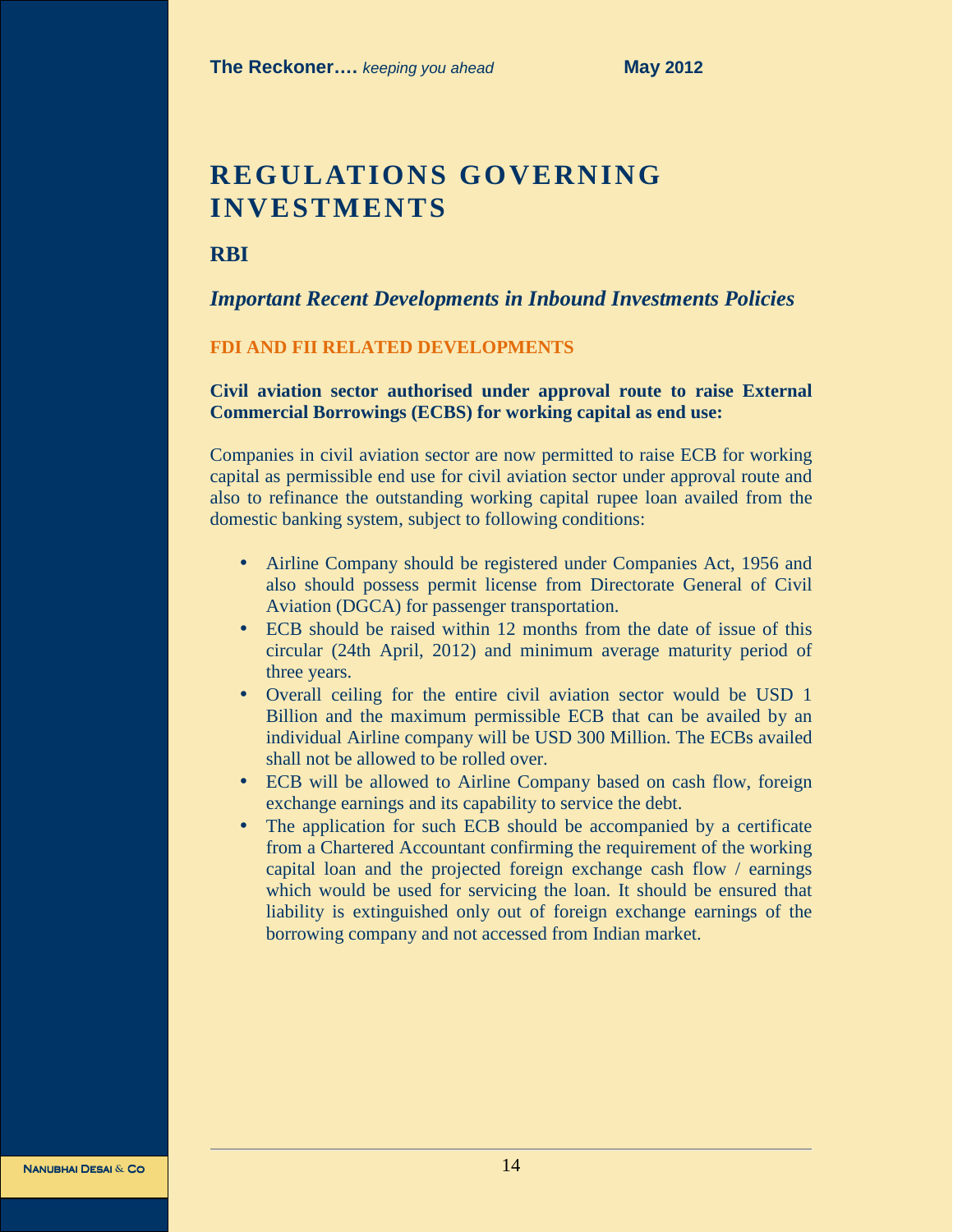#### **Enhancement of refinancing limit for power sector**

Indian companies in the power sector would be allowed to utilise 40% of the fresh ECB raised, towards refinancing of the Rupee Loan/s availed by them from the domestic banking system, under the approval route, provided that at least 60% of the fresh ECB proposed to be raised should be utilized for fresh capital expenditure for infrastructure projects.

#### **Refinancing / Rescheduling of External Commercial Borrowings (ECBS) under the approval route**

It is now permitted for borrowers desirous of refinancing existing ECB, to raise fresh ECB at a higher all in cost/ reschedule an existing ECB at a higher all in cost under the approval route subject to the condition that the enhanced all in cost does not exceed the all in cost ceiling prescribed as per the extant guidelines.

# **External Commercial Borrowings (ECBS) for maintenance and operation of Toll Systems for roads and highways under automatic route**

ECB would be allowed for capital expenditure under automatic route for the purpose of maintenance and operation of Toll systems for roads and Highways provided they form the part of original project. Existing ECB and reporting requirements would remain unchanged.